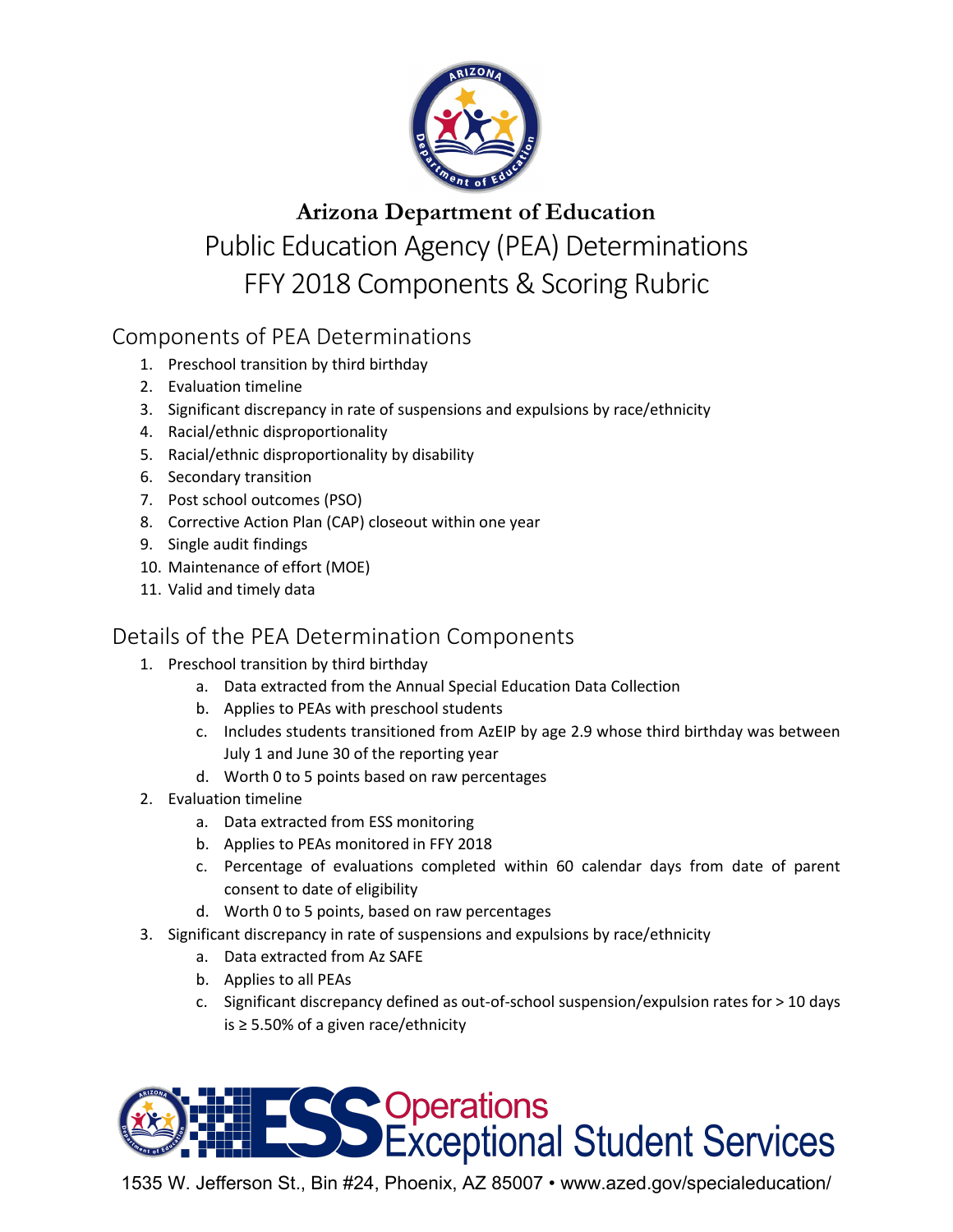- d. Final determination based on review of policies, practices, and procedures
- e. Worth 0 to 1 point
- 4. Racial/ethnic disproportionality
	- a. Data extracted from October 1 child count
	- b. Applies to all PEAs
	- c. Weighted Risk Ratio flags PEAs with disproportionality
	- d. Final determination based on review of policies, practices, and procedures
	- e. Worth 0 to 1 point
- 5. Racial/ethnic disproportionality by disability
	- a. Data extracted from October 1 child count
	- b. Applies to all PEAs
	- c. Weighted Risk Ratio flags PEAs with disproportionality
	- d. Final determination based on review of policies, practices, and procedures
	- e. Worth 0 to 1 point
- 6. Secondary transition
	- a. Data extracted from ESS monitoring
	- b. Applies to PEAs monitored in FFY 2018
	- c. Percentage of students aged 16 and above with IEPs that included all eight components for secondary transition
	- d. Worth 0 to 5 points, based on raw percentages
- 7. Post school outcomes (PSO)
	- a. Data extracted from Post School Outcomes (PSO) Survey
	- b. Applies to PEAs with students who exited school in FFY 2016
	- c. Participation in PSO Survey in designated year, when applicable
	- d. Worth 0 to 1 point
- 8. Corrective Action Plan (CAP) closeout within one year
	- a. Data extracted from ESS monitoring
	- b. Applies to PEAs monitored in FFY 2018
	- c. Calculated in calendar days from date of written notification of noncompliance
	- d. Worth 0 or 3 points
- 9. Single audit findings (currently inactive due to transition of functional unit)
	- a. Data extracted from Grants Management
	- b. Applies to PEAs with FFY 2015 single audit findings under IDEA
	- c. FFY 2018 single audit finding resolved by September 30, 2018
	- d. Worth 0 to 1 point
- 10. Maintenance of effort (MOE) (currently inactive due to transition of functional unit)
	- a. Data extracted from ESS Funding Unit
	- b. Applies to PEAs with FFY 2016 MOE issues
	- c. PEA responds to ADE notification within given timeline
	- d. FFY 2018 MOE issue resolved by end of FFY 2018
	- e. Worth 0 to 2 points
- 11. Valid and timely data
	- a. Applies to all PEAs
	- b. Submission of valid and timely data based on four elements: